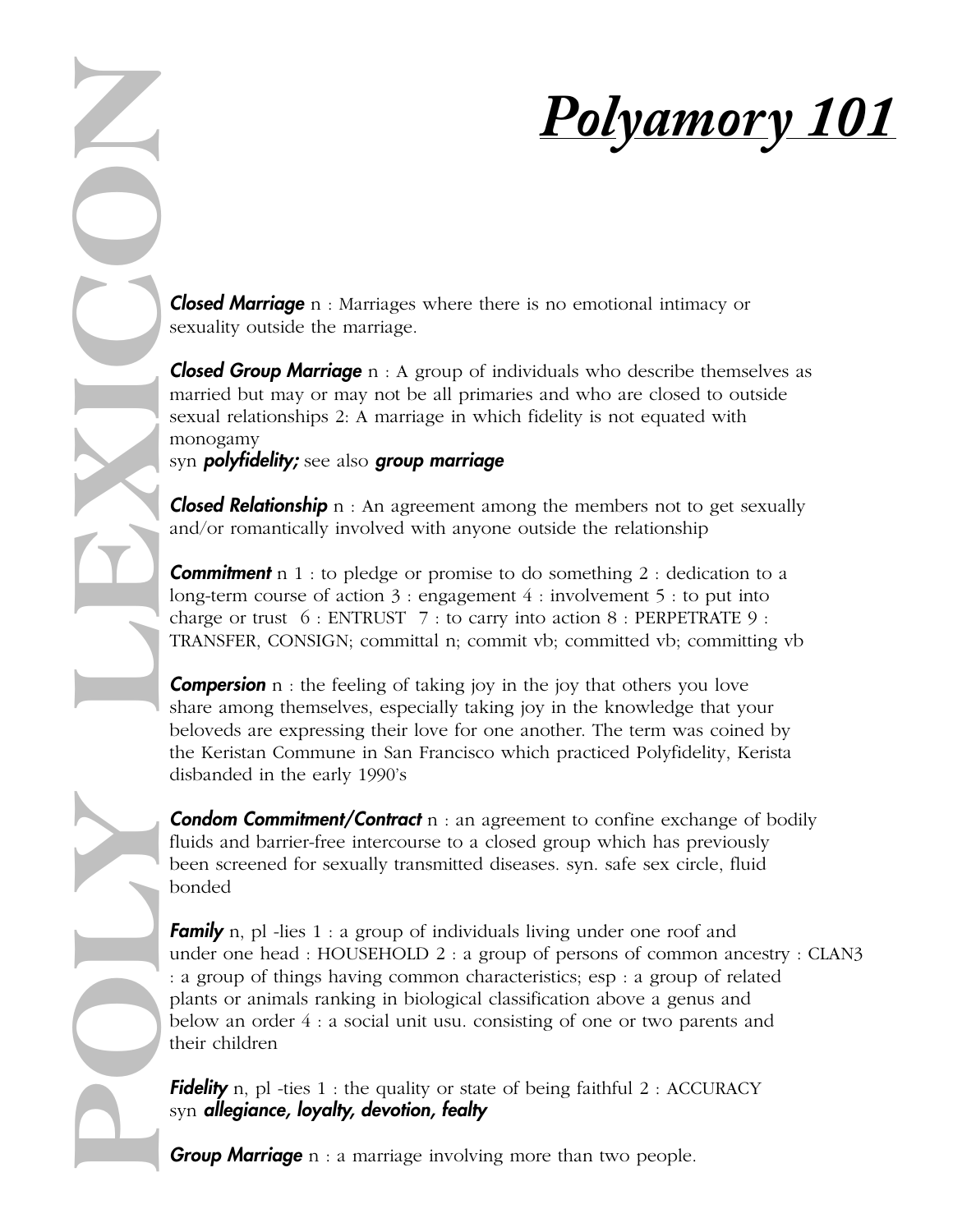**Group Relationship**  $n : a$  committed, loving relationship involving multiple partners.

**Hinge** n or adj: Refers to Vee's, or similar dynamics in a more complex relationship, the "person in the middle", more bonded to each end than they are to each other, is sometimes called the hinge. Without the hinge, the others people often go their separate ways. syn pivot

**Intentional Family**  $n : a$  relationship in which three or more partners consciously chose each other as family, partners may or may not live together, there is the potential for all family members to be sexual with each other if they mutually chose to do so but this is not a requirement for family membership, syn expanded family

**Intimate** n, vb or adj 1 : an intimate friend, associate, or confidant 2 : INTRINSIC; also : INNERMOST 3 : marked by very close association, contact, or familiarity 4 : marked by a warm friendship 5 : suggesting informal warmth or privacy 6 : of a very personal or private nature-mated; -mating 7 : ANNOUNCE, NOTIFY 8 : to communicate indirectly : HINT; intimation n; intimacy n; intimately adv **Proup Relationship n** : a commit<br>partners.<br> **Hinge** n or adj: Refers to Vee's, celationship, the "person in the rece to calce other, is sometimes of<br>
syn provid<br> **Intentional Fermily n** : a relations<br>
consciously chose ea

**Intimate Network** n : individuals who desire friendship and perhaps sex with their lover's and other friend's, forming a web of varying connections within a social circle

**Intimate Partner** n : a gender-free, orientation free term that define a person that another person is involved with their is a presumption of a romantic or sexual connection

**Intimate Relationship**  $n : a$  gender-free, orientation free relationship term that assumes romantic or sexual connection

**Jealousy** n or adj 1 : angry or hurtful feelings that a group or an individual can provoke in another group or individual, often resulting from fear of loss or replacement 2 : demanding complete devotion 3 : suspicious of a rival or of one believed to enjoy an advantage 4 : VIGILANT; jealously; jealous adj ant **compersion** 

**Limerence**  $n$ : The state of being IN love. A temporary state that usually lasts 6 months to 2 years, marked by intrusive thoughts and giddiness. Colors reality and not the best time to make major life decision. see also **New Relationship Energy** 

**Monogamy** n 1 : the practice of marrying only once 2 : being married to only one person at a time  $3: a$  marriage in which two partners agree not to have sex or erotic love with anyone else 4 : a lovestye for two players;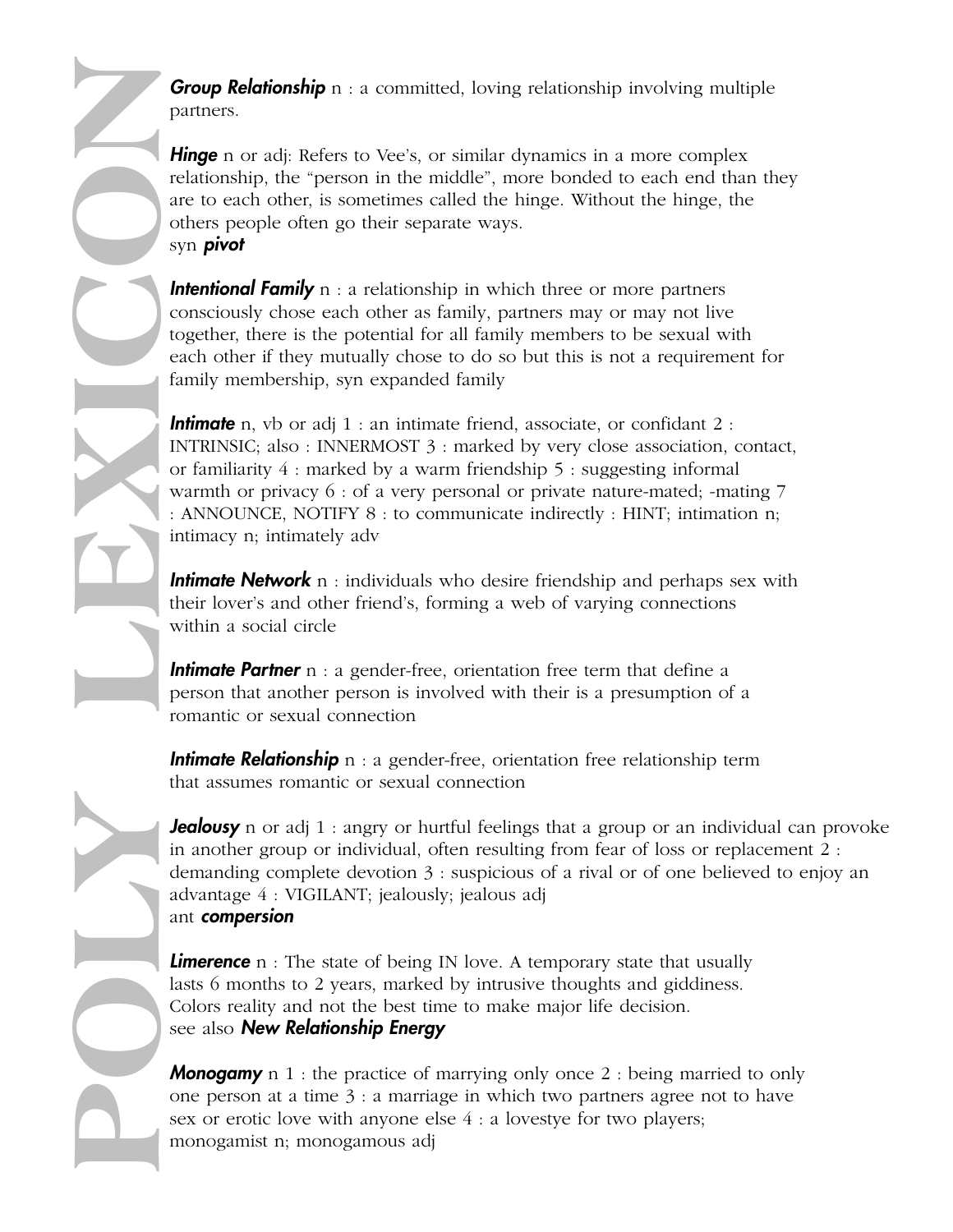New Relationship Energy (NRE) n or adj: energy that flows between partners in a "new" relationship, the excitement and discovery that occurs during this time as opposed to old relationship energy that is part of a more settled, stable, comfortable time in the relationship

**Nonmonogamy**  $n : a$  relationship which allows for more that one sexual relationship at a time

**Old Paradigm Relating** n or adj : a philosophy of relationship which emphasizes well defined rules, extensive agreements, ironclad conditions and the importance of the group over the individual, usually involves a hierarchical power structure.

**Open Marriage** n 1 : A marriage which includes a spouse bond and other lovers or romantic relationships depending on availability and circumstance. 2 : A marriage whose partners are in a consensual nonexclusive relationship.

**Open Group Marriage** n 1: A group of individuals who describe themselves as married, but may or may not be all primaries and who are open to outside sexual relationships

**Open Relationship** n : a relationship in which the partners decide that they can have sexual relations outside of the relationship. Partners have agreed that they can have sexual relations independently of each other.

**Partner** n 1 : Gender-free, heterosexual-assumption-free term for someone with whom one is romantically involved with 2: SPOUSE or SPICE 3: ASSOCIATE(S), COLLEAGUE(S) 4: two or more persons who dance together 5 : one who plays on the same team with another 6: one of two or more persons contractually associated as joint principals in a venture—partnership n

**Plural Marriage**  $n : a$  name often applied to Mormon-style polygyny, in which all the wives may live together or each may have her own home

**Poly** n or adj -Short for Polyamorous or polyamory

**POLY LEXICON**

**Polyactivist**  $n : a$  person interested in taking action intended to counteract the political, social and religious enforcement of monogamy; Polyactivists help promote greater awareness of Polyamory as a legitimate relationship choice; polyactivism n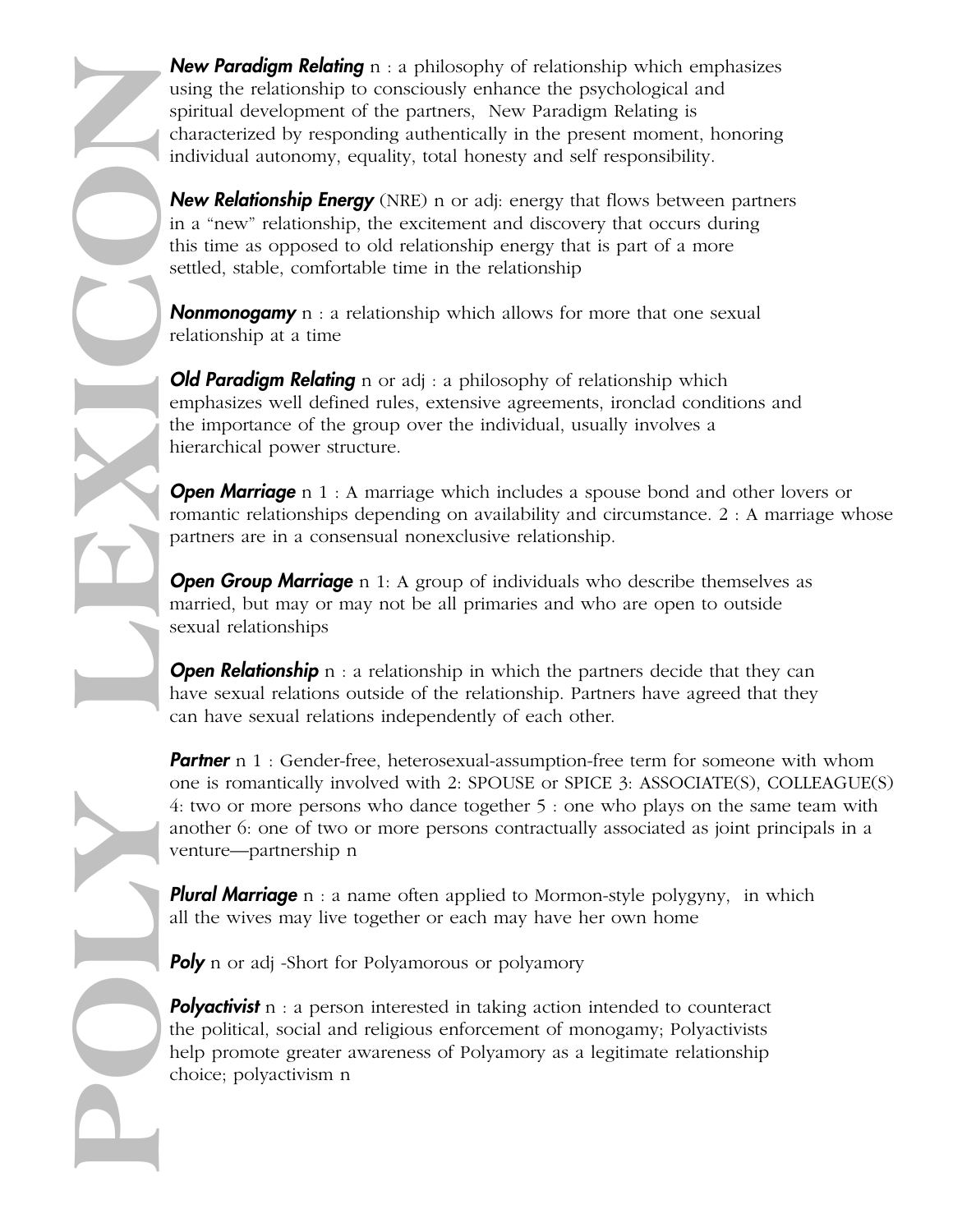**Polyamorous or polyamory** n 1 : practicing polyamory 2 : of or characterized by polyamory

**Polyamory**  $n :$  is the non-possessive, honest, responsible and ethical philosophy and practice of loving multiple people simultaneously. Polyamory emphasizes consciously choosing how many partners one wishes to be involved with rather than accepting social norms which dictate loving only one person at a time. Polyamory is from the root words Poly (meaning "many") and Amour (meaning "love"); hence "many loves" or Polyamory

**Polyandry** n 1 : the state or practice of having two or more husbands at the same time 2 : the mating of one female animal with more that one male; polyandric adj; polyandrist n

**Polyfriendly** n 1 : an ally of people of a polyamorous or polyamory orientation 2 : amicable 3 : supporting, helping or favorable 4 : showing friendly feelings to polyamorous or polyamory people or unions 5 : ready to be a friends to polyamorous or polyamory people or unions

**Polyfidelity**  $n : a$  group in which all partners are primary to all other partners and sexual fidelity is to the group; shared intent of a lifelong run together. More primary partners can be added with everyone's consent, or the group may not allow any "outside" partners at all. The term was coined by the Kerista commune

**Polygamy** n : the practice of having more than one wife or husband at one time; polygamist n; polygamous adj

**Polygyny** n 1 : the state or practice of having two or more wives at the same time 2 : the mating of a male animal with more than one female

**Primary Relationship** n 1 : the closest relationship type, the person(s) given the most time, energy and priority in a person's life; includes high level of intimacy, attraction and commitment as demonstrated by marriage-level bonding (such as shared life paths, goals, parenting, economics, housing, important values, ongoing emotional support, etc.), typically includes a desire for a shared lifelong future together

**Quad**  $n : A$  multiple partnered relationship with four members

**Relationship**  $n$ : the state of being related or interrelated

**POLY LEXICON**

**Relationship Orientation** n 1: The preference for sexual or romantic relationships which are monogamous, nonmonogamous, intimate network, Polyfidelitous, etc. 2: The design or structure of a sexual or love relationship.

Like the term "lifestyle," it implies a conscious choice. syn. Lovestyle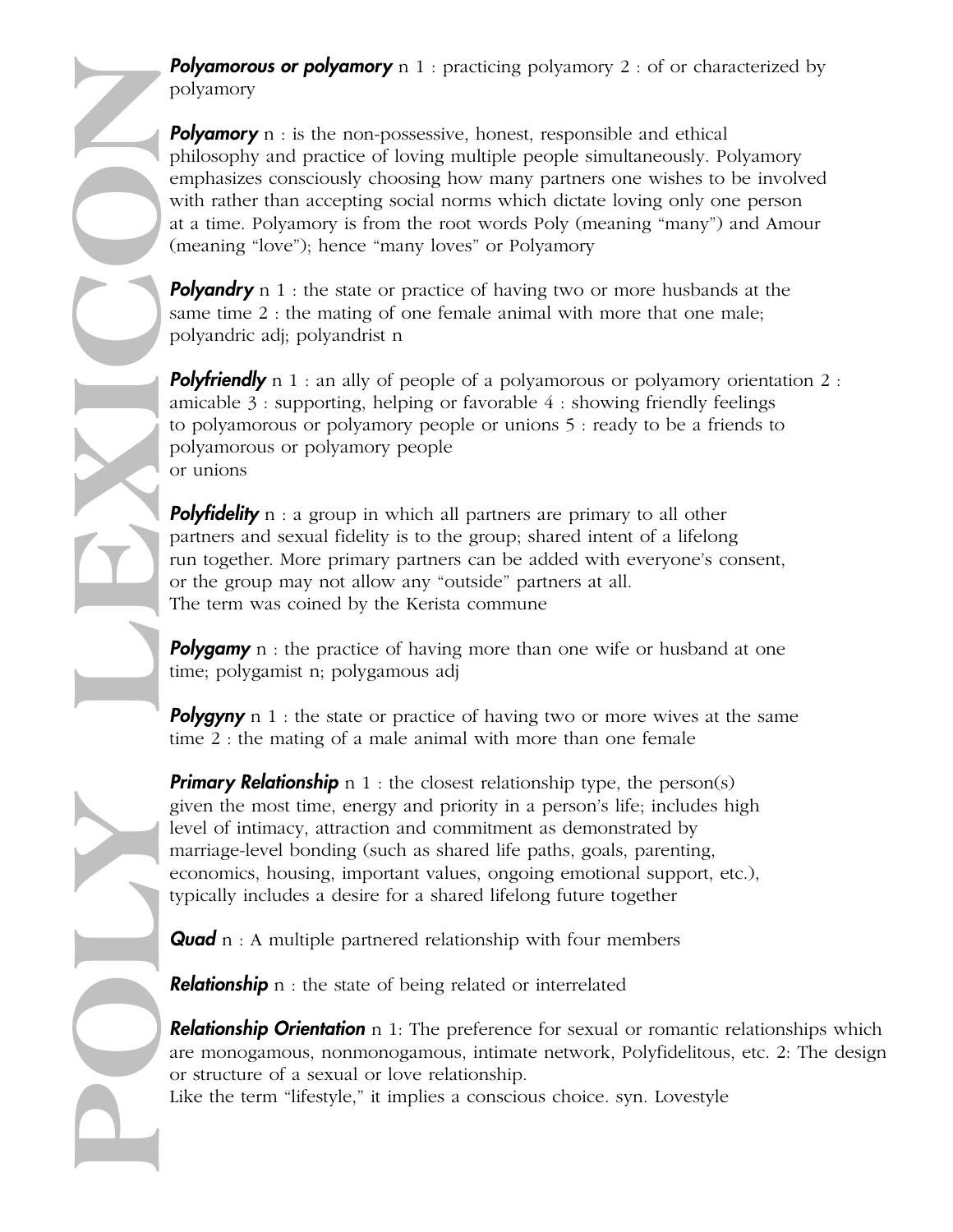**Safe Sex** n : ideal 100% safe sexual activity and especially sexual intercourse in which various measures (as the use of latex condoms) are taken to avoid diseases (as AIDS and other STD's) which are transmitted by sexual contact

**Safer Sex** n : reality, not 100% safe, sexual activity and sexual intercourse where various measures are taken such as the use of latex condoms and barriers to avoid sexually transmitted disease also taking into account that no such measure is 100% safe or foolproof

**Secondary Relationship** n : a close relationship type, by definition it is given less in terms of time, energy and priority in a person's life than any primary relationship, includes aspects of primary relating, such as sexuality and emotional support but usually involves fewer ongoing commitments as evidenced by fewer shared values, plans or financial/legal involvements, may include a desire for a long term future together **Safe Sex n**<br>
intercourse i<br>
intercourse is<br>
sexual conta<br>
sexual conta<br>
sexual conta<br>
of the sexual contains to a<br> **POLY DESCONDITE SEX PERSONARY**<br>
personality and<br>
involvement<br> **POLY DESCONDITE SEX POSITIVE**<br> **POLY DESCO** 

**Serial Monogamy** n : a succession of monogamous partners over time, overlapping sexuality only in the transition from the current monogamous partner to next

**Sex Negative** adj : a person with the belief that sexuality in general dirty or distasteful, including their own sexuality

**Sex Positive** adj : a person who is comfortable with own sexuality and sexuality in general

**Spice** n : Plural of **spouse** 

**Spouse** n : a person's husband or wife

**Swing Club** n 1 : a meeting place where recreational sexual activity take place 2 : an organization that support, encourage and promotes recreational sexual activities

**Swinging** vb 1 : Recreational sexual activity, also called "sport sex" where partners or participants agree to have casual sex with each other. There is usually no emotional involvement. 2 : A form of relationship in which usually two primary partners agree to have casual sex with other couples or singles

**Tantra** n : 1 Hindu or Buddhist scriptures dealing with techniques and rituals including meditative and sexual practices 2 :TOUCH 3 : Yoga spiritual discipline 4 : SENSATION 5 : FEEL

**Tertiary Relationship** n or adj : a relationship which may include emotional support or sexuality on a one-time or highly erratic schedule, attention or energy is given in bursts but the relationship is not a consistent part of a person's life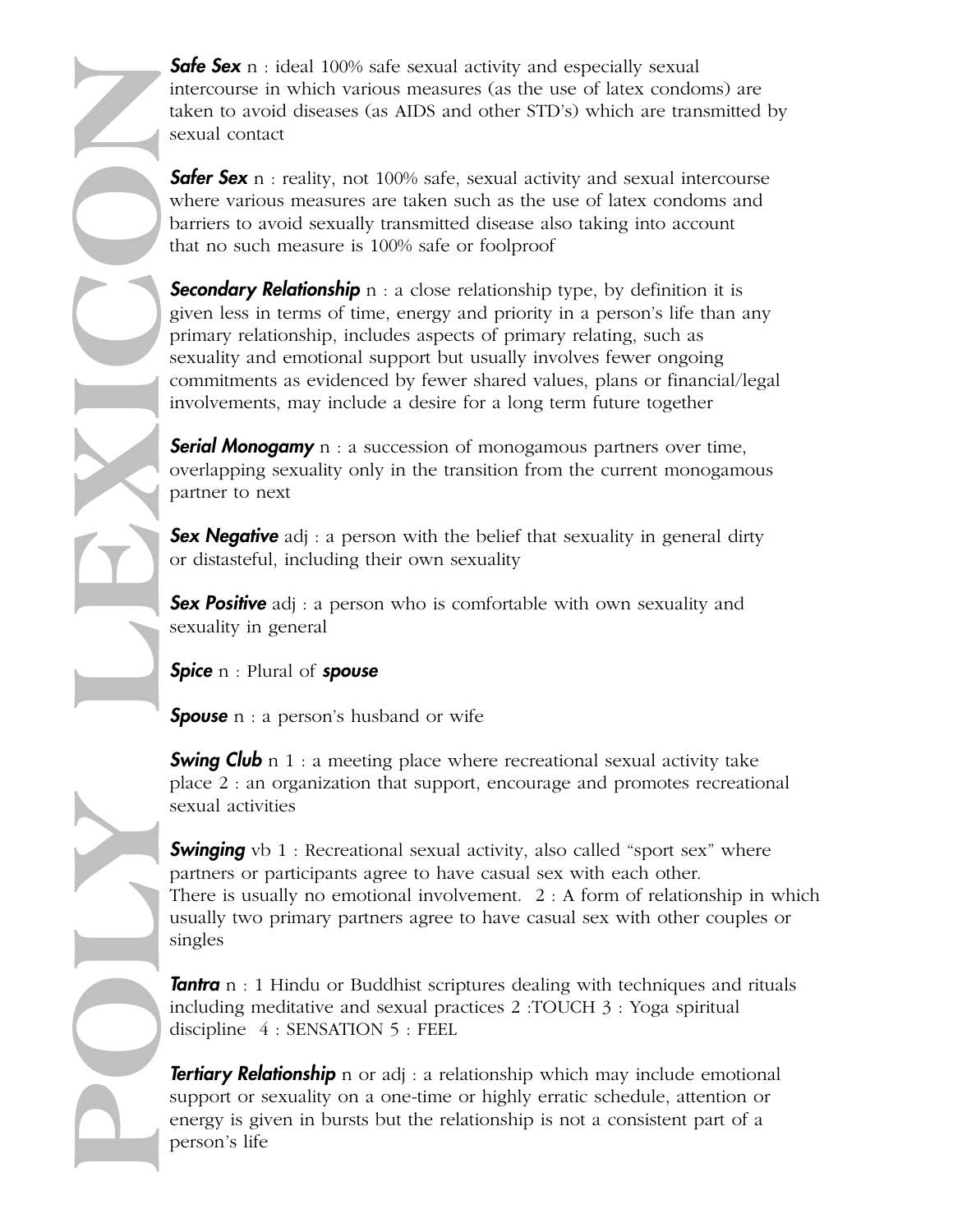**Triad** n 1: any three-person romantic relationship. 2: three people involved in some way; most often used in a committed sense; in some cases involving ceremonies of commitment 3 : a union or group of three usually closely related persons or things 4 : a romantic relationship between three people, each of whom shares an intimate emotional and/or sexual bond with all the others

**Vee** n : three people, where the structure puts one person at the center, or "hinge" of the vee, also called the pivot point; in a vee, the arm partners are not as commonly close to each other as each is to the pivot

**Veto**  $n$ : Partners agree to an open relationship, but allow their primary partner to approve any new partners. If the primary partner does not approve of a new partner, then the new relationship will not continue.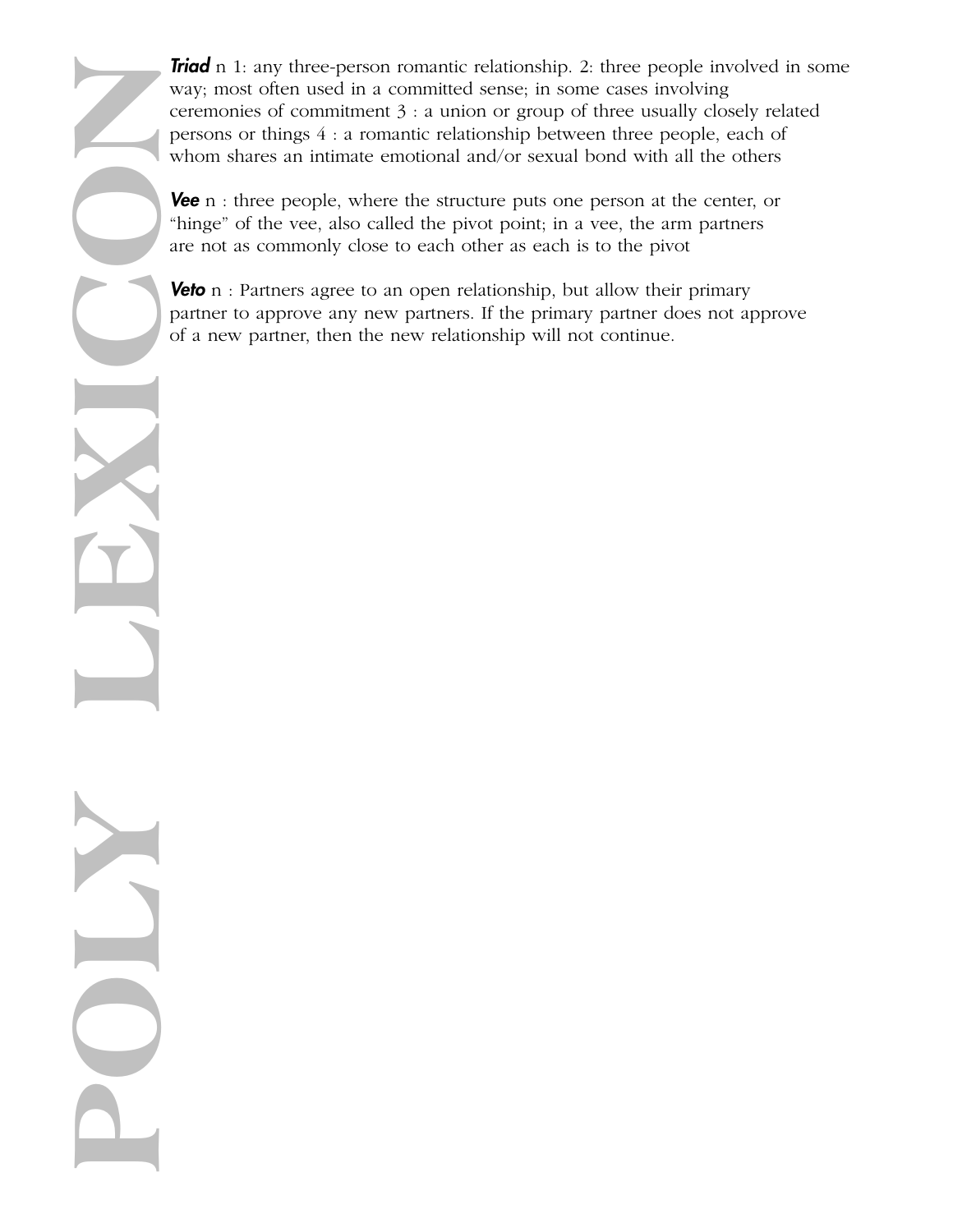*Polyamory 101*

# *Guide to Possible Poly Configurations*

**Poly Singles:** People who are not currently involved in any relationship, but believe in the concept of polyamory, and perhaps hope to incorporate it into any future relationships they may have.

**Poly Couples:** Committed couples that are open to having relationships outside of their own relationship. Some committed couples may choose to have relationships separately, or some may choose to both be involved in the same relationship. For example, they may choose to become involved with another couple, or if one partner is bisexual, they may both be involved with the same individual person.

**Open Poly Groups/Marriage:** A group of 3 or more people who are committed to one another in some way, and are also open to adding new partners to the relationship, either as a separate relationship between one partner and a new person, or as an addition to the group.

**Closed Poly Groups/Marriage:** A group of 3 or more people who are committed to one another in some way, therefore practicing non-monogamy, but have chosen not to add any new partners. This is commonly referred to as "polyfidelity".

**Expanded or Intentional Family:** A relationship in which three or more partners consciously chose each other as family, partners may or may not live together, there is the potential for all family members to be sexual with each other if they mutually chose to do so but this is not a requirement for family membership.

**POLY LEXICON**

**Intimate Network:** Individuals who desire friendship and perhaps sex with their lover's and other friend's, forming a web of varying connections within a social circle. They are informal webs of people with varying levels of interpersonal bonding and commitment who share a belief in open multilateral relationships. Intimate Networks often develop around or among open marriages or open couples. People in Intimate Networks and other Polyamorous or polyamory relationships sometimes refer to the depth of their relationships as "Primary," "Secondary," and "Tertiary" to describe the varying levels of commitment involved.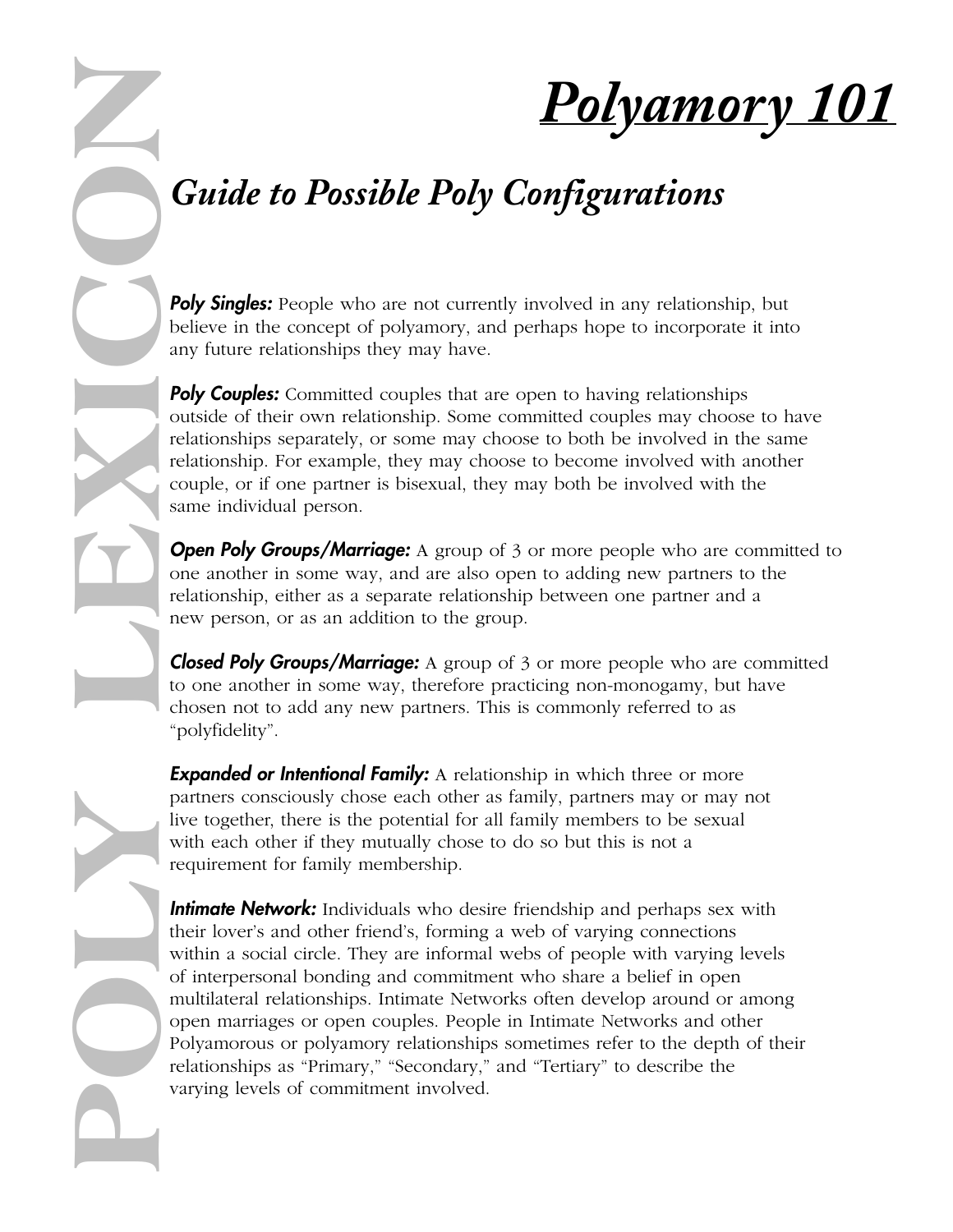

# *Guide to Polyamory Resources*

**Books on Polyamory**

#### *The Ethical Slut: A Guide to Infinite Sexual Possibilities* by Dossie Easton and Catherine Lizst

Considered by many people to be one of the definitive guides to "responsible non-monogamy." While it's not technically about polyamory, but rather about "polysexuality" (ethical non-monogamy), it is still useful for anyone interested in polyamory. Published by Greenery Press.

#### *Monogamy* by Adam Phillips

Written by a psychologist, this book examines the traditional concept of marriage in a society where divorce is altogether common.

# *Polyamory: The New Love Without Limits: Secrets of Sustainable Intimate Relationships* by Dr. Deborah M. Anapol

An excellent resource for polyamorous or polyamory people. Focuses more on polyfidelity than on other kinds of polyamory, but another allaround must-read.

*Open Marriage: A New Life Style for Couples* by Nena O'Neill and George O'Neill

> A book written in the early 1970s that explores ways to maintain individuality in relationship.

# *Lesbian Polyfidelity: A Pleasure Guide for all Women Whose Hearts are Open to Multiple Sexual Loves* by Celeste West

A book whose focus is specifically on polyfidelity—non-monogamous closed relationships.

*Note: Each of these books represents one potential way or set of ways to approach responsible non-monogamous relationships; none should be taken as the "official" or "right" way to conduct a polyamorous relationship.*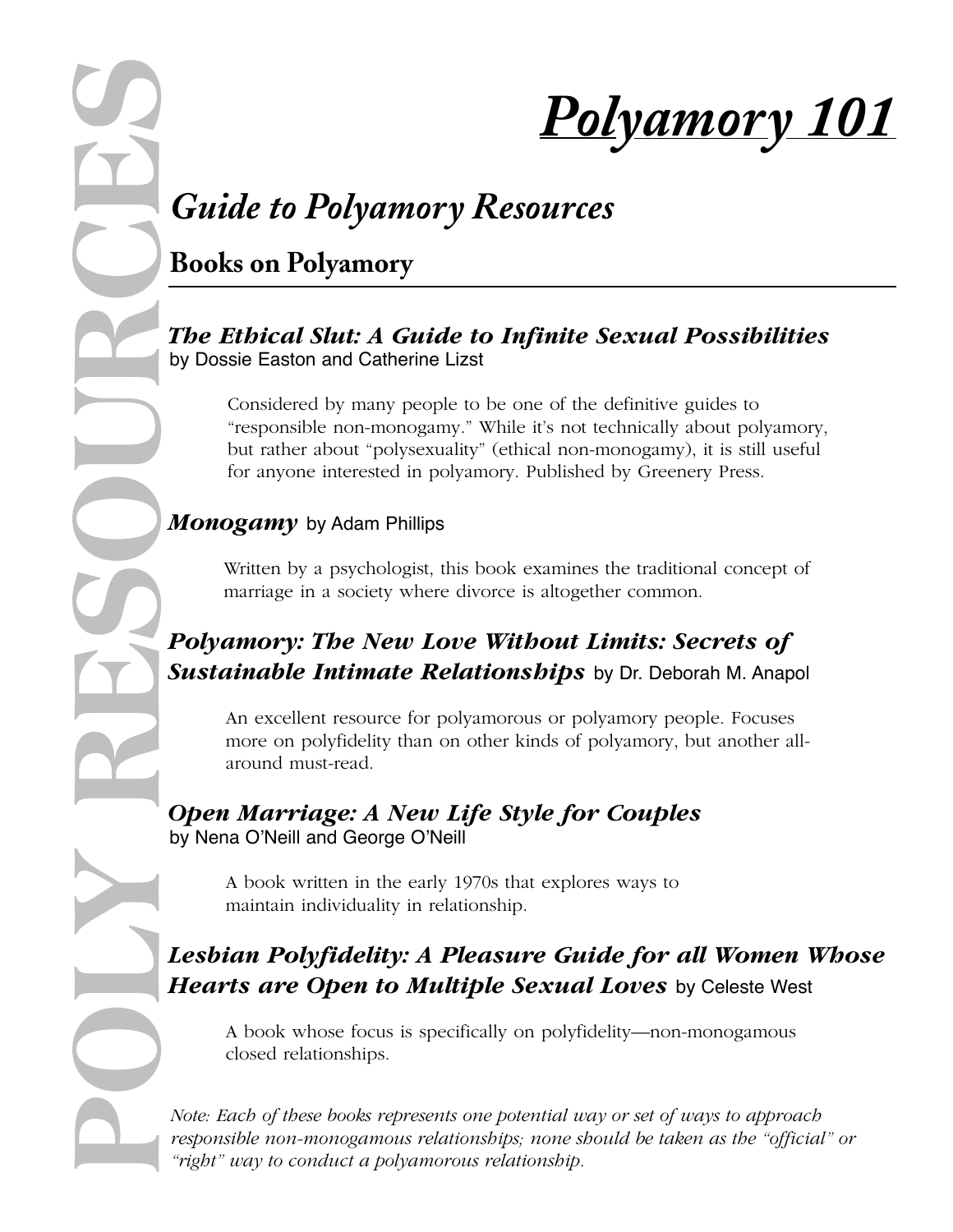

# *Guide to Polyamory Resources*

# **Online Polyamory Resources**

*PolyTampa* http://www.polytampa.com

Web site for PolyTampa, Tampa-based support group for polyamory

*PolyCentral* http://www.polycentralfl.com

> Web site for PolyCentral, Orlando-based discussiont and social group for polyamory

*BrevardPoly* http://www.brevardpoly.com

Discussion and social group for Florida's Space Coast.

*Florida Polyamory Society* http://floridapolyamory.4t.com/

*Tampa Polyamorous Folk* http://groups.yahoo.com/group/tampapolyamorousfolk

*South Florida Poly* http://www.sfpoly.org

*Pensacola Polyamory* http://groups.yahoo.com/group/pensacola\_polyamory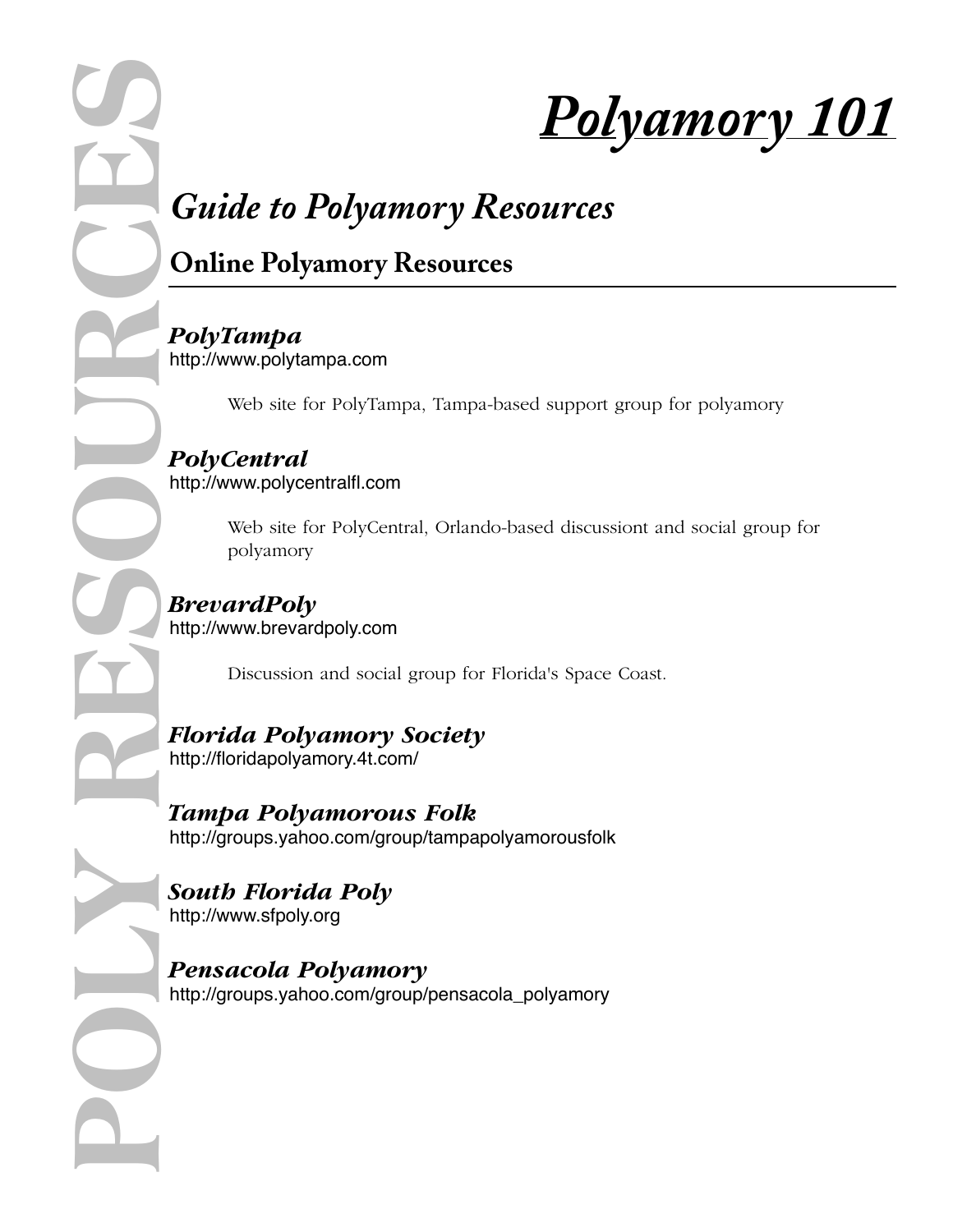# *Polyamory?*

http://www.xeromag.com/fvpoly.html

Franklin's online primer for polyamory. Contains a beginner's guide to polyamory, resources for monogamous people in non-monogamous relationships, and references to Web and print resources

#### *Polyamory Index* http://www.sexuality.org/polyamor.html

The polyamory section of *sexuality.org*. Contains links to resources, writings, essays, and so on.

#### *Loving More* http://www.lovemore.com/

Home page for Loving More, an organization which publishes Loving More magazine and sponsors annual conferences on the subject of polyamory.

#### *The alt.Poly home page* http://www.polyamory.org/

Includes FAQ's, a Guide to Screwing Up a Poly Relationship (or, what mistakes NOT to make), and even a poly BBS.

#### *Polyamory Society* http://www.polyamorysociety.org/

News, information, discussion, and resources, particularly for people who aren't necessarily poly but know people who are.

#### *Poly MatchMaker* http://www.polymatchmaker.com/

Personals page for polyamorous or polyamory people looking for new partners.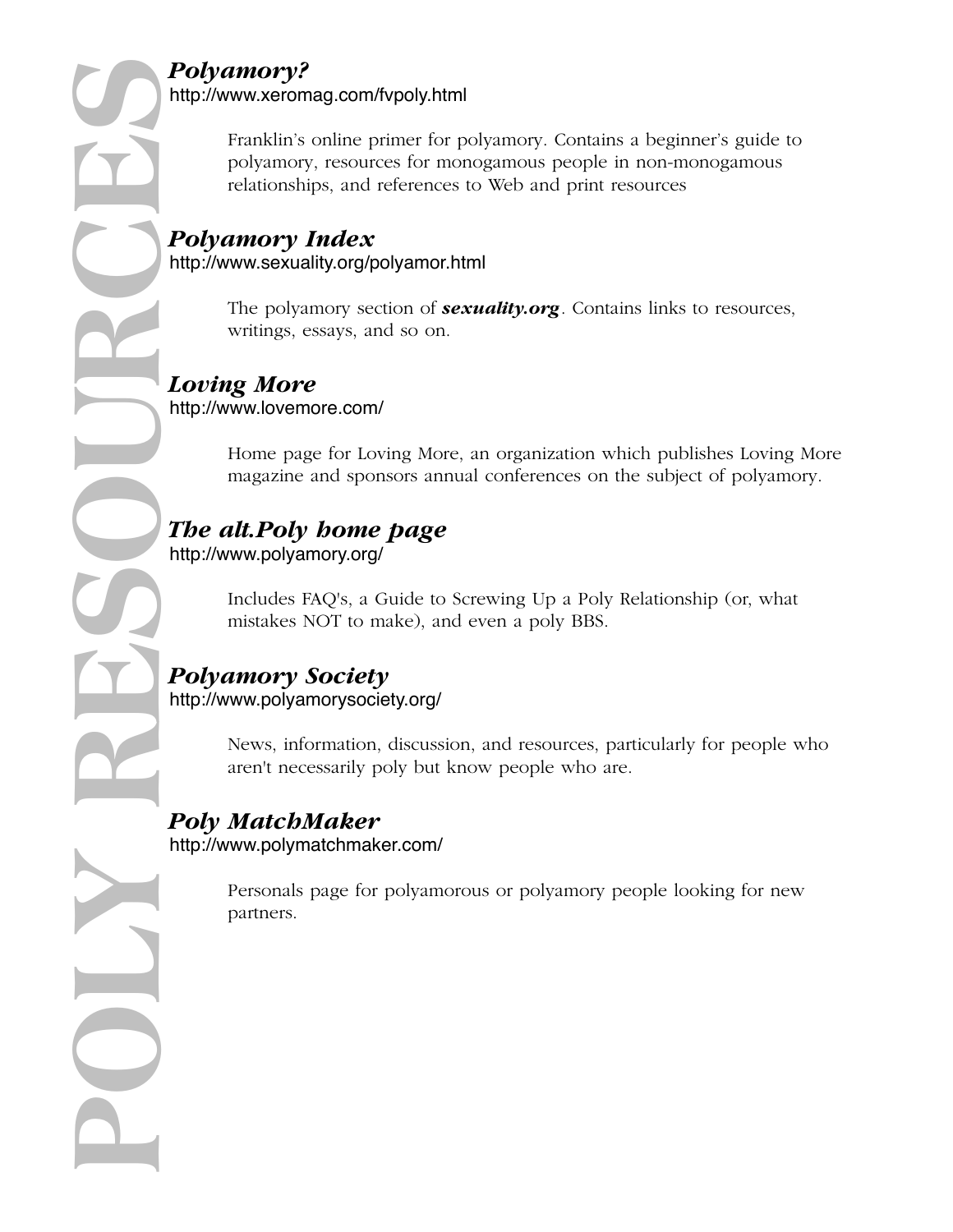

# *Common Polyamory Myths*

Like all subcultures the polyamorous or polyamory community has its share of myths ideas that may be subscribed to by many people, but which aren't necessarily true. A few of these myths are dissected below.

## *Poly people are "more evolved," or "more enlightened," or "more advanced" than monogamous people*

Poly people are different, that's all.

There are monogamous people who are enlightened, passionate, caring, compassionate, wise, and benevolent people. And there are poly people who are selfish, inconsiderate jerks.

People are people. You can be wise or you can be a jerk, regardless of your relationship model. Being polyamorous or polyamory does not automatically mean you're in possession of some secret wisdom or some special enlightenment.

#### *Love is limitless*

Love—at least, romantic love—is never limitless. It must always necessarily be bounded by time and energy and resources. There are six billion people on the planet, and it is simply impossible, for both emotional and practical reasons, to form meaningful relationships with all of them! For that matter, I've never met anyone who can manage sixty, or indeed even ten.

Love may be limitless in the abstract, but in the concrete world of work and conflicting schedules and finite resources, it's limited indeed. Put simply, there is a finite boundary on the number of people one can love, and spend time with, and a finite boundary on the emotional resources available to anybody.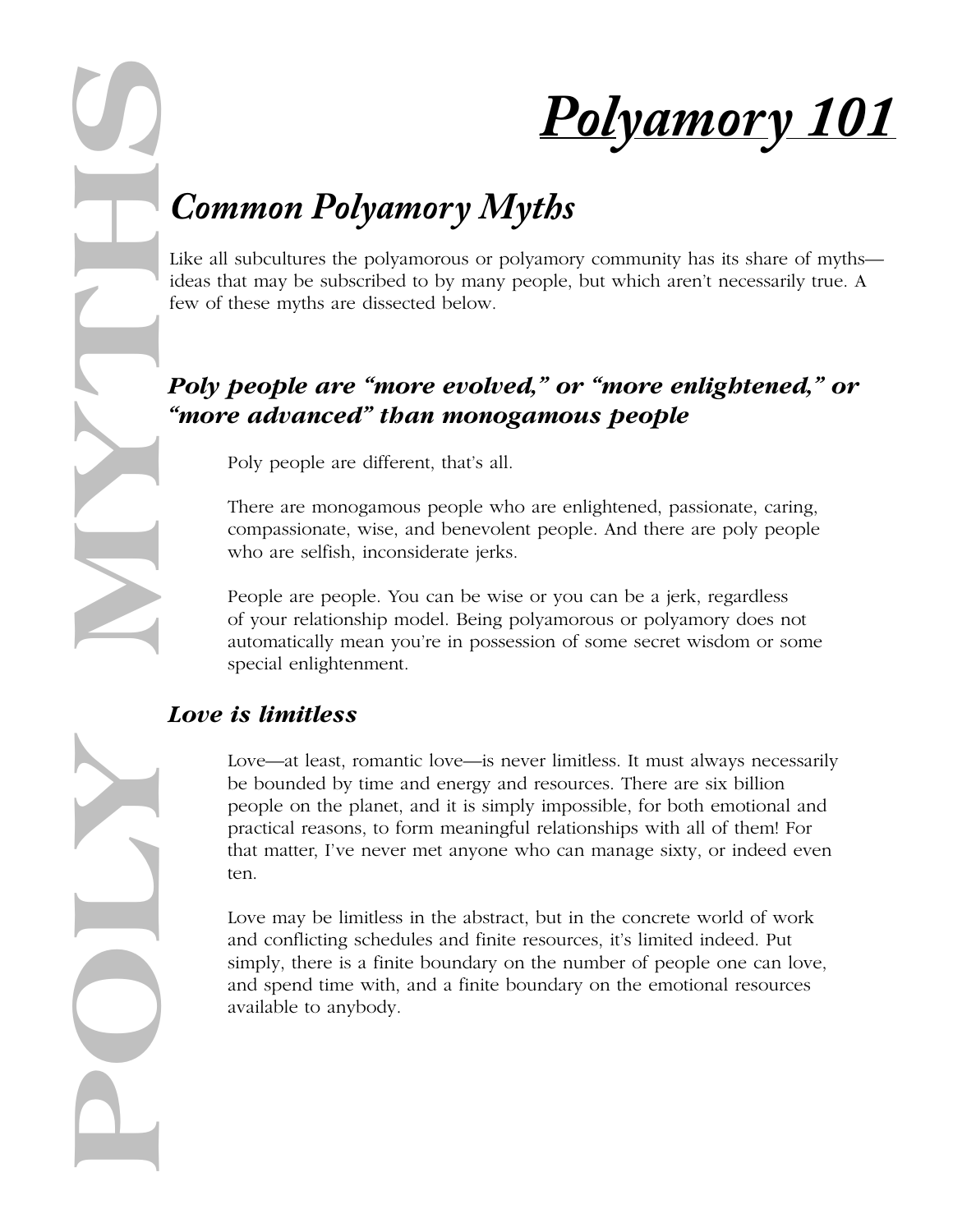# *conditioning or their monogamous upbringing*

This is quite probably true of a great many people, but it most assuredly is not true of everyone.

Not everyone is able to choose polyamory. Social conditioning aside, there are many people who seem to be naturally predisposed to monogamy, and a few who seem permanently wired for it, just as there are many people who seem permanently wired to be poly.

"Being poly" and "being monogamous" are not really binary. There is a continuum between people who are monogamous, and can't be any other way; through people who can, under the right circumstances and with the right people, learn to be happy in monogamous or polyamorous or polyamory relationships; through people who are poly, and cannot be any other way.

Some poly folk seem to believe that monogamy is an accident of social conditioning, nothing more; everyone would, or could, be poly if it weren't for a monogamous upbringing getting in the way. The reality is more complex than that.

# *Poly people don't feel jealousy*

Anybody can feel jealousy, under the right circumstances. Being polyamorous or polyamory does not make you immune to jealousy at all; poly folk are just as prone to it as those in traditional relationships.

Jealousy is merely a feeling; of and by itself, it's neither good nor bad. Jealousy is almost always a symptom of an underlying insecurity; the most effective way to handle jealousy is often to solve the underlying problem that creates it.

Anyone, polyamorous or polyamory or not, can experience doubt, insecurity, and jealousy. People in successful polyamorous or polyamory relationships often do not feel jealous in the same situations that might make people who are accustomed to traditional relationship models feel jealous, that's all.

Many polyamorous or polyamory people will claim that they never experience jealousy. This may be true, but it's not related to being polyamorous or polyamory; rather, it's more related to being secure in yourself and in your relationships. Monogamous people can be secure,and polyamorous or polyamory people can be insecure; everyone has their own circumstances that may trigger insecurity.

A good goal in any relationship, polyamorous or polyamory or not, is to strive to create a set of mechanisms for dealing with insecurity and jealousy. One technique for doing this is to recognize the roots of the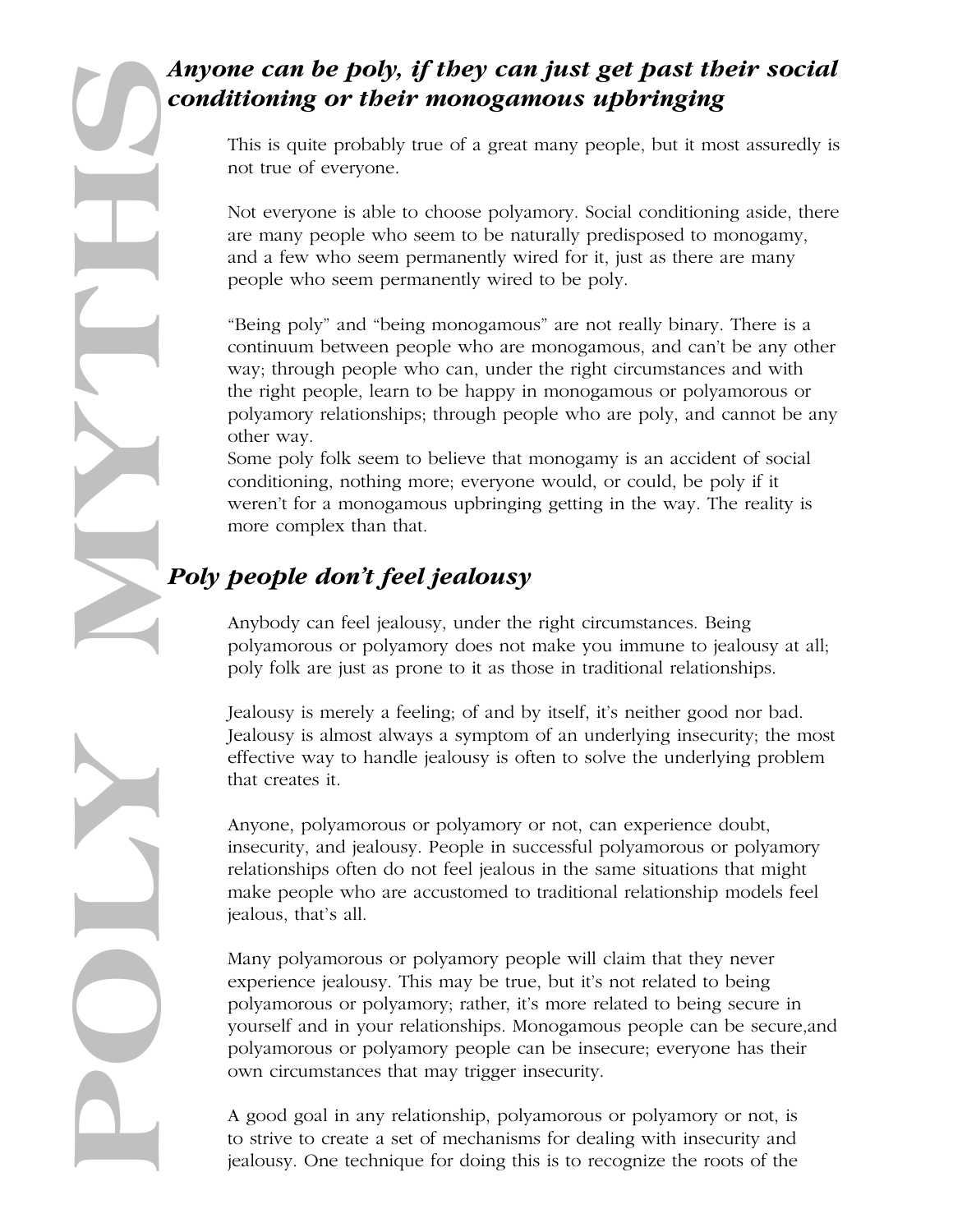to dismiss it as "irrational" or "unjustified." Feelings are irrational by their very nature; jealousy is no exception. Dealing with it directly and openly, and acknowledging it for what it is, is often an excellent first step in isolating and addressing the problem underlying it.

### *Poly people are more honest*

Honesty is often considered the cornerstone to a successful polyamorous or polyamory relationship. I'd take it one step further than that, though; honesty is the key to any successful relationship, polyamorous or polyamory or not!

**POLY MYTHS**feeling; another is to confront the feeling head-on, rather than attempting The consequences for dishonest behavior in any relationship can be devastating. Polyamorous or polyamory relationships are no different from monogamous relationships in that regard. Polyamorous or polyamory people quite often make a conscious effort to be open and honest in their relationships, but they are by no means unique, and being polyamorous or polyamory of and by itself does not automatically make someone honest. Just as there are monogamous people who are open, ethical, and honest, there are also poly people who are deceptive, unethical, and dishonest.

The same values that make for successful polyamorous or polyamory relationships--honesty, integrity, compassion, respect, trust, love, understanding, good communication and conflict resolution skills- also make for successful monogamous relationships. Polyamorous or polyamory people don't automatically possess these skills, any more than monogamous people automatically lack them; and, like human beings everywhere, polyamorous or polyamory people so not always live up to their own ideals.

### *Polyamory is a new idea*

Polyamory as a social movement is relatively new, but polyamory as a practice has been around for a very long time indeed, even though the word "polyamory" has not. Conscious, ethical, deliberate non-monogamy is hardly a modern ideal; it's been around for as long as we have been civilized animals.

# *Polyamorous people are more spiritual than monogamous people*

This rather peculiar myth is quite widespread in certain segments of the poly community, but there's not a word of truth to it.

Polyamorous people engage in multiple simultaneous relationships; monogamous people engage in romantic relationships with one person at a time. A person may be spiritually enlightened or not regardless of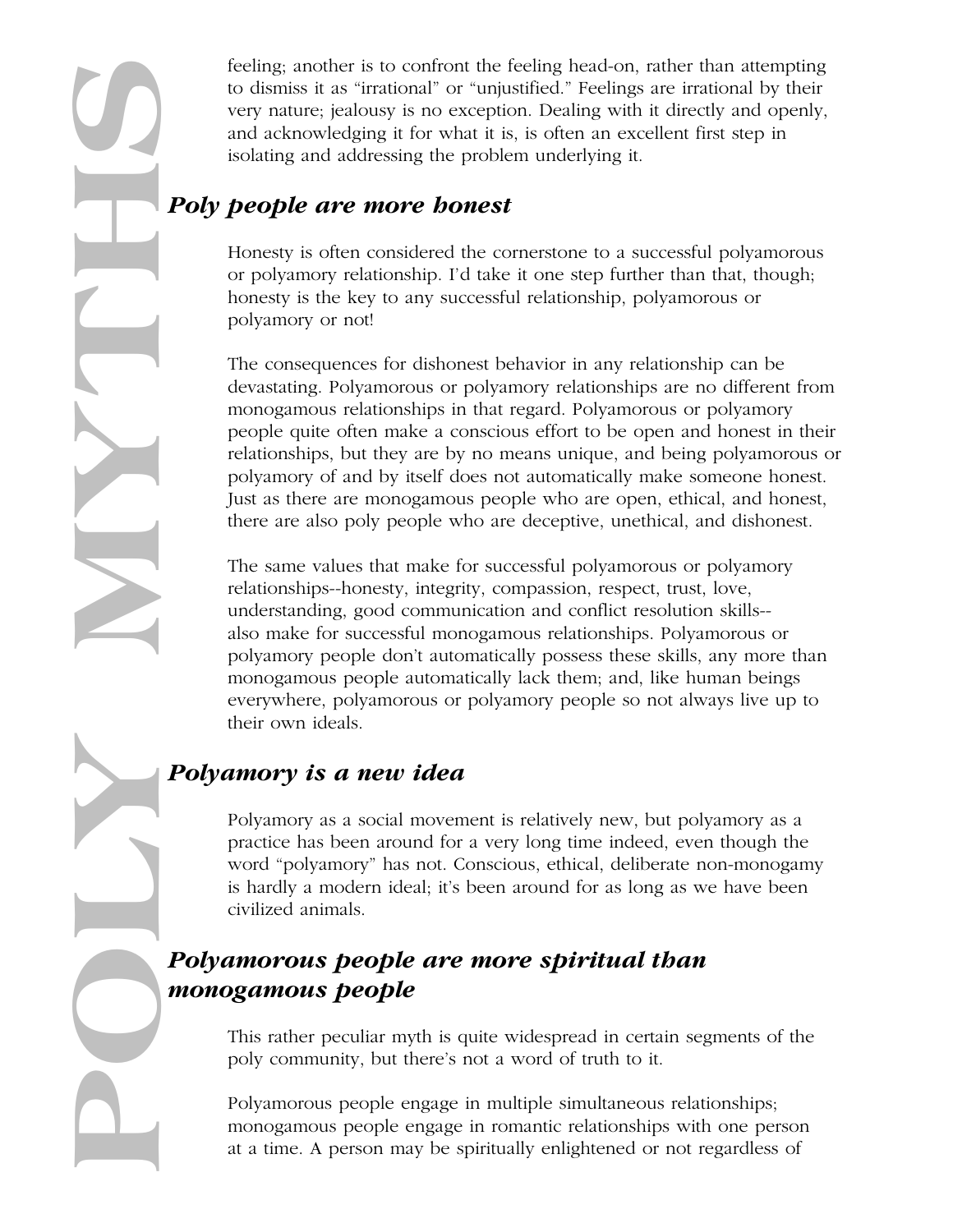the number of partners he or she has. Having more than one partner does not make you spiritual, and having one partner does not make you unenlightened.

Spirituality and enlightenment are completely unrelated to your relationship model. Some of the most spiritual people I have ever met are monogamous, and some of the least spiritual are polyamorous. Polyamorous people, like monogamous people, come in all flavors, philosophies, and beliefs.

## *Polyamory is a cure for cheating*

There is a profound difference between the mindset of a monogamous cheater and the mindset of someone who is polyamorous. A poly person is not generally driven by the same motivations as a monogamous cheater; people do not cheat because they are "really" poly but don't know it.

Most often, attempting to "fix" a relationship in which one person is cheating by making that relationship polyamorous is not going to work. For starters, a person who can't be trusted to behave with compassion and respect toward one person can't be trusted to behave with compassion and respect toward more than one; and on top of that, imposing a largescale, far-reaching shift in expectations on a relationship that already has problems is likely to increase the stress on that relationship. Polyamory is best ventured into when your relationships and your relationship skills are already quite strong.

A monogamous cheater is not the same as a polyamorous person in a monogamous relationship. Cheating does not imply a polyamorous mindset or philosophy. It's the reasons that the monogamous cheater is cheating which are important.

That is not to say that it's impossible for people who have cheated to transition to ethical polyamory. Sometimes, a person who is polyamorous by nature or inclination may cheat because he or she may not be aware that another choice is possible, or may not be aware that alternatives to monogamy exist. In such a case, it may be possible for the person who has cheated to adapt to an etical framework of polyamory, once he or she becomes aware that the option exists; however, if a person in this position succeeds in keeping the partner he or she cheated on, it's likely because that partner is extraordinarily patient!